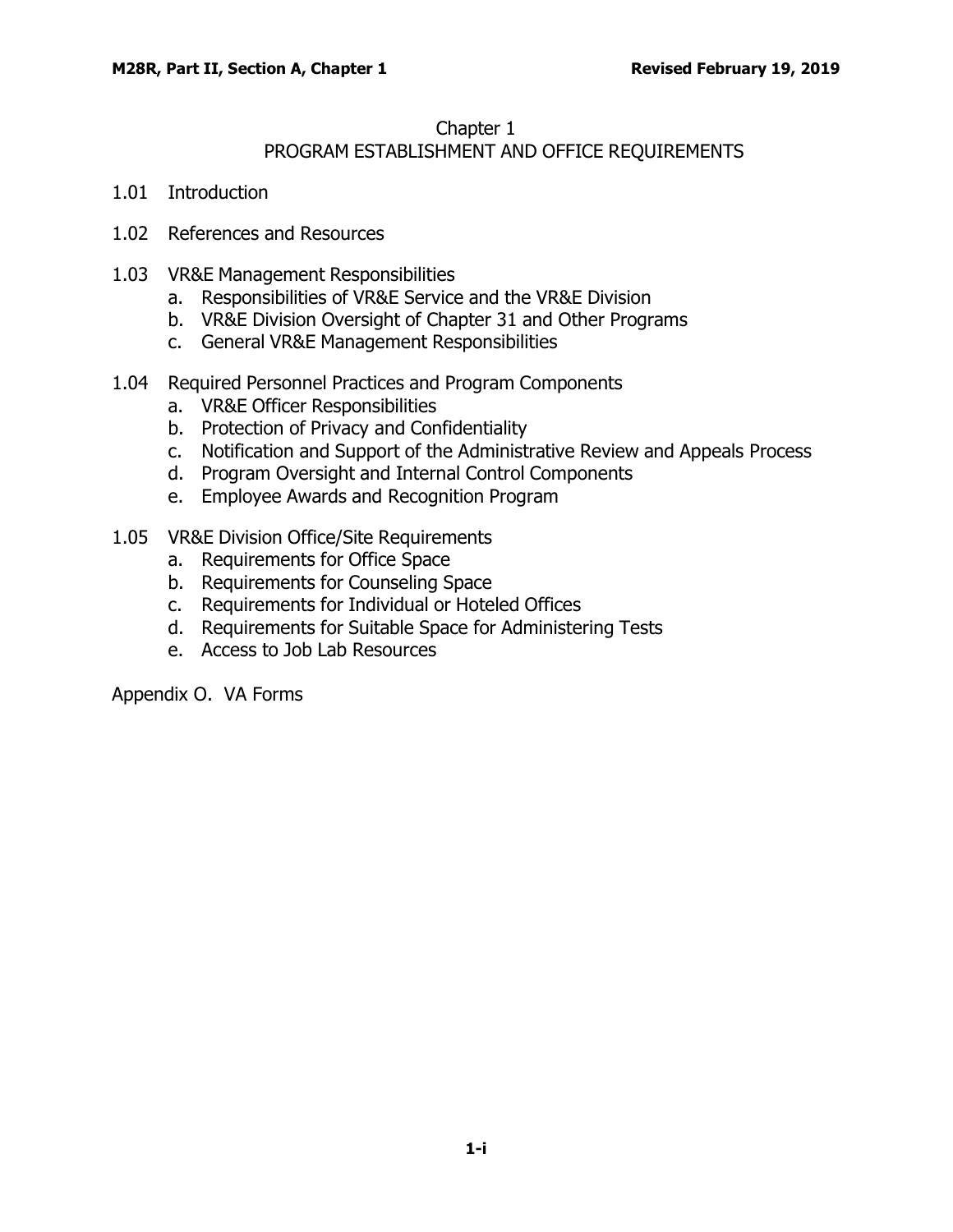## <span id="page-1-5"></span>Chapter 1

# PROGRAM ESTABLISHMENT AND OFFICE REQUIREMENTS

### <span id="page-1-4"></span>1.01 [Introduction](#page-1-4)

<span id="page-1-0"></span>(Change Date February 19, 2019)

This chapter provides information on requirements for Vocational Rehabilitation and Employment (VR&E) Program establishment and office operation at VR&E Divisions. The chapter discusses VR&E Division responsibilities for Chapter 31 and other programs, general VR&E management responsibilities and required personnel practices. The chapter also includes a discussion of protection of privacy and confidentiality issues, due process, and appeals of Veterans' cases. Program oversight, internal control components, and employee recognition are discussed in this chapter. The VR&E Division requirements for office space are presented including: counseling space; individual offices (including a discussion of hoteled office space); appropriate area for test administration and Job Lab resource access by Veterans.

- <span id="page-1-1"></span>1.02 [References](#page-1-5) and Resources (Change Date February 19, 2019)
	- Laws: 38 U.S.C. Chapter 18 38 U.S.C. Chapter 31 38 U.S.C. Chapter 35 38 U.S.C. Chapter 36 Regulations: 5 Code of Federal Regulations (CFR) Part 2635 5 CFR 430.201 VA Forms (VAF): VAF 20-0998, Your Rights to Seek Further Review of our Decision (Note - this form replaced all versions of VAF 4107 effective February 19, 2019)
	- Resource: Department of Veterans Affairs (VA) Directive 5013 Code of Professional Ethics for Rehabilitation Counselors - Section J: Technology and Distance Counseling

<span id="page-1-6"></span><span id="page-1-2"></span>Websites: [http://vaww1.va.gov/ohrm/Directives-](http://vaww1.va.gov/ohrm/Directives-Handbooks/Documents/5013.doc)[Handbooks/Documents/5013.doc](http://vaww1.va.gov/ohrm/Directives-Handbooks/Documents/5013.doc)

- 1.03 VR&E Management [Responsibilities](#page-1-6)
	- a. [Responsibilities](#page-1-2) of VR&E Service and the VR&E Division

<span id="page-1-3"></span>VR&E Service at Central Office (CO) in Washington, DC, provides policies and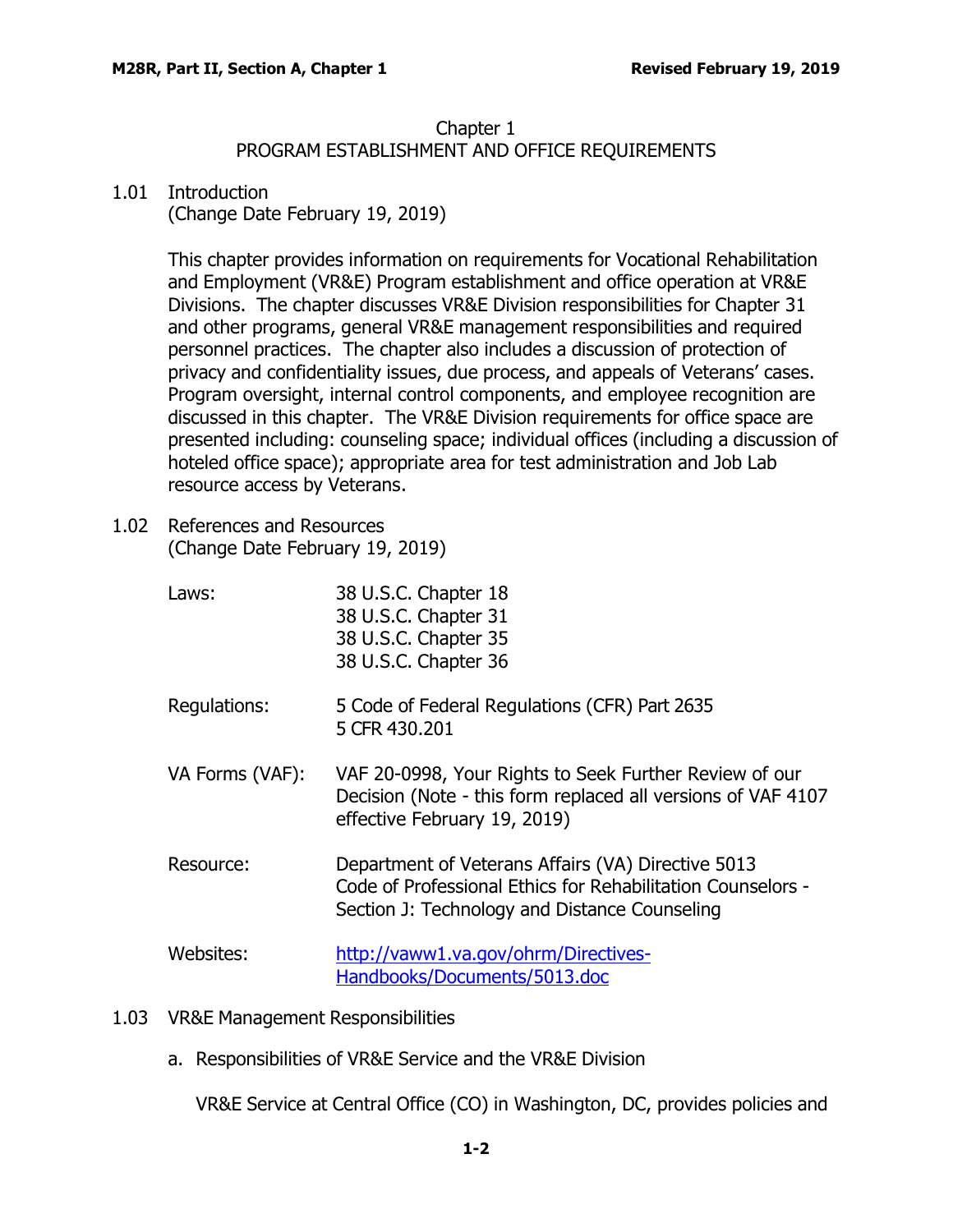<span id="page-2-1"></span>procedures for the VR&E Program. The VR&E Division within each regional office (RO) establishes, maintains, and provides oversight for the program and implements the policies and procedures provided by VR&E Service at CO.

<span id="page-2-0"></span>b. VR&E Division [Oversight](#page-2-1) of Chapter 31 and Other Programs

The VR&E Division is responsible for providing and carrying out services and assistance for Chapter 31 and other programs. The VR&E Division is responsible for providing:

- 1. Assistance to Veterans and Servicemembers under 38 U.S.C. Chapter 31 including:
	- Counseling and evaluation.
	- Administration of training and rehabilitation.
	- Independent living (IL) services.
	- Rehabilitation and employment assistance and placement.
- 2. Assistance to Veterans and Servicemembers under 38 U.S.C. Chapter 36 including:
	- Vocational educational counseling.
	- Problem-solving and personal adjustment counseling.

See M28R.VII.A.1 for additional information on the provision of Chapter 36 services.

- 3. Assistance to dependents of Veterans under 38 U.S.C. Chapter 35 including:
	- Vocational educational counseling.
	- Problem-solving and personal adjustment counseling.
	- Special Restorative Training (SRT).
	- Specialized Vocational Training (SVT).
	- Other applicable special assistance services.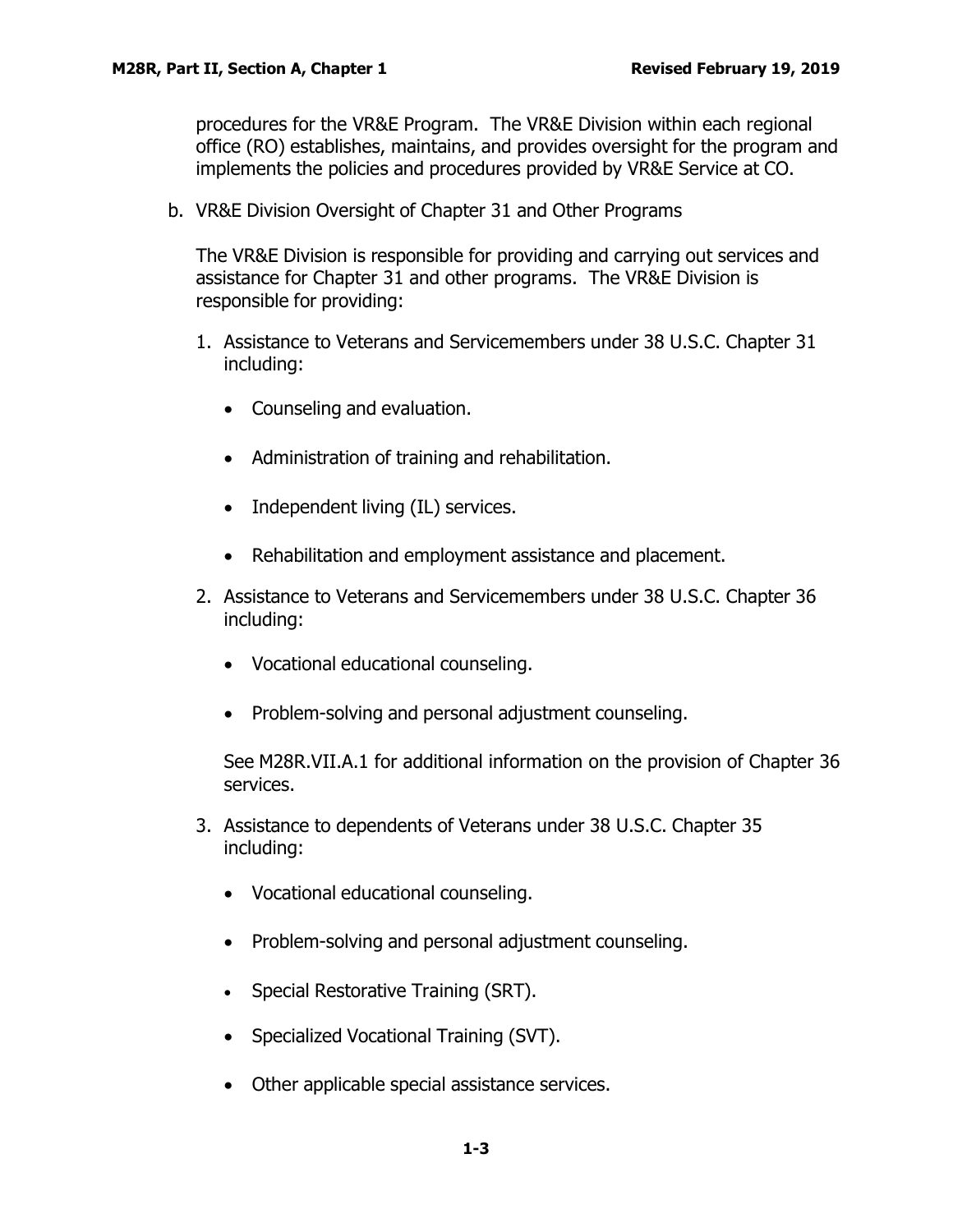See M28R.VII.A.2 for additional information on the provision of Chapter 35 services.

- 4. Assistance to dependents of Veterans under 38 U.S.C. Chapter 18 including:
	- Vocational counseling.
	- Evaluation.
	- Case management services.

This chapter authorizes benefits for certain Veterans' children with spina bifida and other covered birth defects delineated in the Veterans Benefits Act of 2003. See M28R.VII.A.3 for additional information on the provision of Chapter 18 services.

<span id="page-3-0"></span>c. General VR&E Management Responsibilities

The following information details how VR&E management responsibilities are divided between leadership at VR&E Service, the RO and the VR&E division at the RO.

1. VR&E Officer

The VR&E Officer manages a VR&E division within an RO. The VR&E division consists of Vocational Rehabilitation Counselors (VRCs), Employment Coordinators (ECs), and technical and administrative support staff members.

2. Director, Regional Office

The RO Director provides general management for the RO including line authority over the VR&E Division. The RO Director ensures service wide policy and procedural changes are implemented and benefits and services are provided in a timely manner.

3. Director, VR&E Service

The Director of VR&E Service does not have line authority over VR&E staff at the RO, but supports the success of the VR&E division of the RO in a number of other ways. These include developing policy, formulating budgets, developing workload systems, supporting RO staff development with development of training programs, and developing requirements for RO staff. Oversight and guidance of the VR&E division is also provided to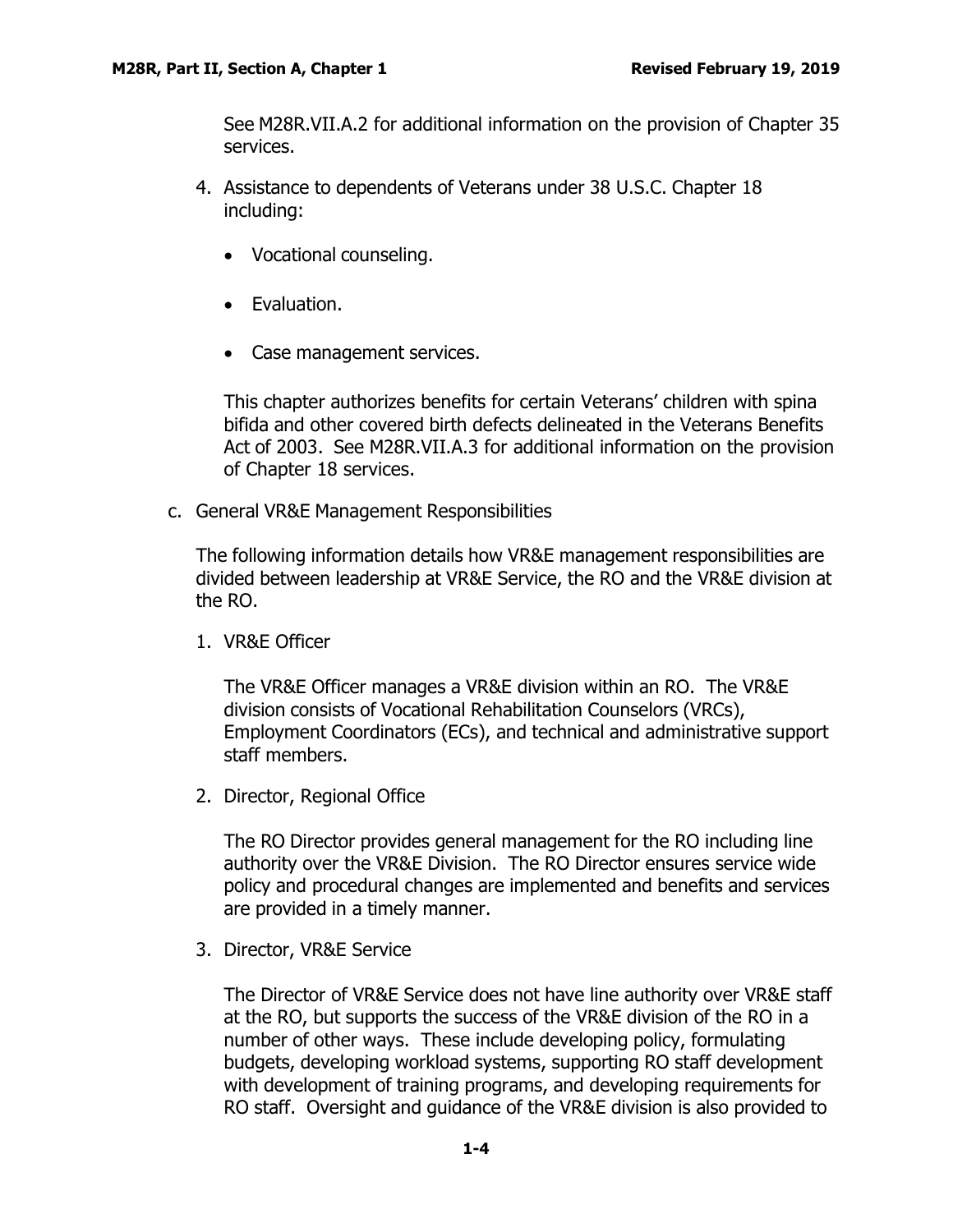the RO systematically by the Director of VR&E Service through Quality Assurance (QA) staff site surveys and file reviews, as well as on an individual basis when requested. The Director of VR&E Service sets and enables the mission, vision, strategic direction, and enterprise thinking for all VR&E program services. The Director of VR&E Service also serves as the chief point of contact for Congress and all Federal agencies on any matters related to the VR&E program.

- <span id="page-4-0"></span>1.04 Required Personnel Practices and Program Components
	- a. VR&E Officer [Responsibilities](#page-4-0)

<span id="page-4-1"></span>The VR&E Officer is [responsi](#page-4-1)ble for personnel practices that promote effective implementation of the VR&E Program. The following practices are regarded as crucial elements in accomplishment of the program's goals. Compliance in the following areas is required:

1. Classification and Position Management

Each employee must be provided a current position description and, if applicable, national performance standards that reflect the work actually performed, and levels of performance in measurable terms. For positions without national performance standards, standards will be developed locally.

For more information, see 5 CFR 430.201 and VA Directive 5013, which is located at: [http://vaww1.va.gov/ohrm/Directives-](http://vaww1.va.gov/ohrm/Directives-Handbooks/Documents/5013.doc)[Handbooks/Documents/5013.doc](http://vaww1.va.gov/ohrm/Directives-Handbooks/Documents/5013.doc)

2. The Equal Employment Opportunity (EEO) Program

VR&E Officers must take responsibility to familiarize themselves with VA's EEO Program. The VR&E Officer must also adhere to and implement the RO's EEO plan ensuring equal employment opportunities and upward mobility for all VR&E division employees. The VR&E Officer is required to assist any VR&E employee with an EEO complaint by contacting VA's EEO staff for assistance regarding grievance procedures.

3. Standards of Ethical Conduct and Related Responsibilities

The VR&E Officer is responsible for following the Code of [Professional](http://www.crccertification.com/pdf/code_ethics_2002.pdf) Ethics for Rehabilitation Counselors and to ensure counselors on staff also follow this code of ethics. The VR&E Officer and staff must also follow VA's specific guidance on ethics in 5 CFR Part 2635 – Standards of Ethical Conduct for Employees of the Executive Branch. The VR&E Officer is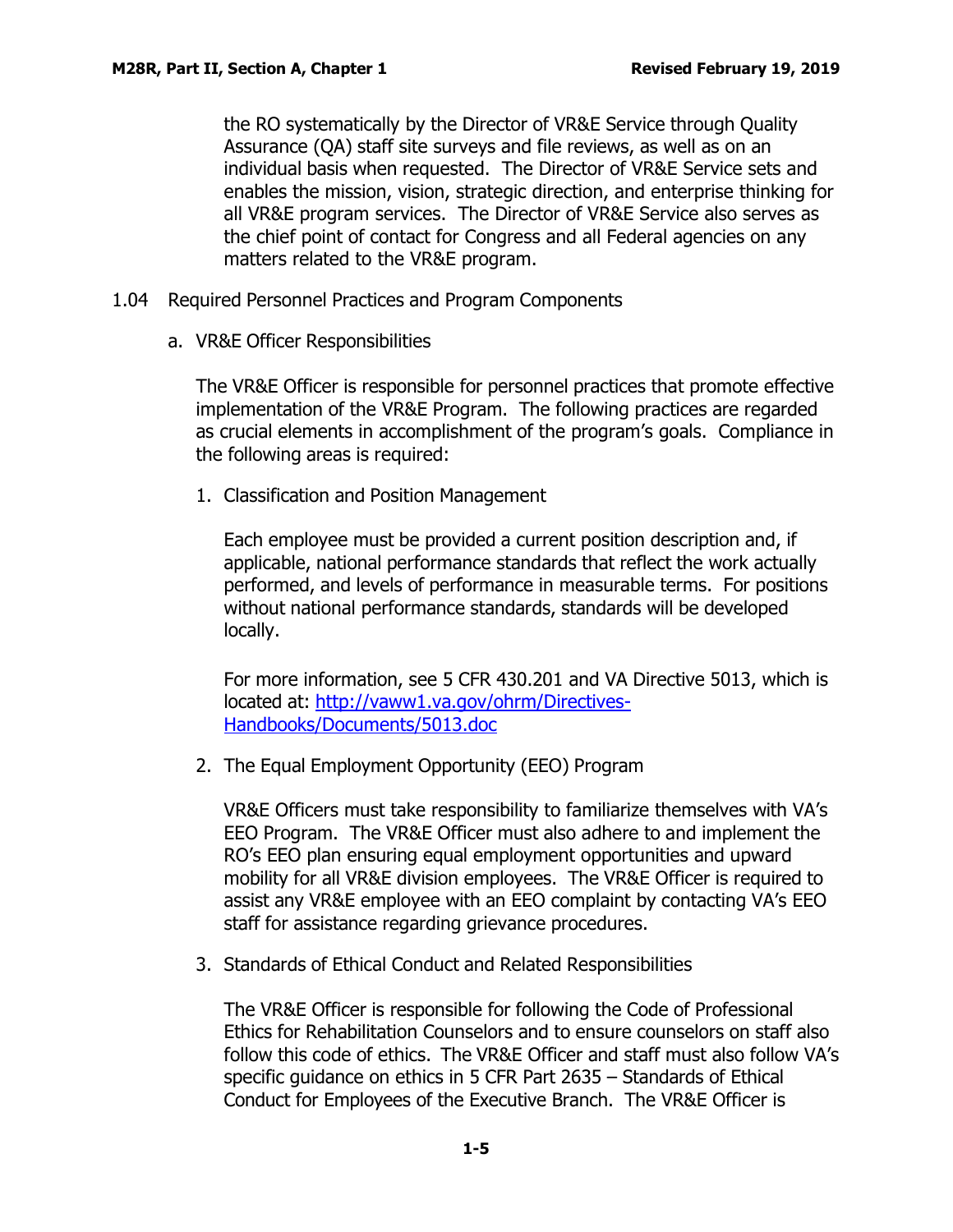responsible to ensure he/she and the staff receives all required annual ethics training. The VR&E Division is encouraged to utilize the Office of Regional Counsel as a resource to train staff on any particular ethics problems as needed.

4. Outside Teaching by VR&E Staff

Outside employment is an area of particular concern to the VR&E Division since many of the professional staff have opportunities to engage in such activity. VR&E staff members may teach courses on their own time at non-profit institutions as long as they rely on their generic expertise and do not get paid for discussing specifically what they do at VA. In other words, they may teach counseling, psychology, psychometrics, and so forth, but not how VA performs evaluation and planning. However, teaching any subject at a for-profit facility where Veterans are approved to attend is prohibited.

<span id="page-5-0"></span>b. Protection of Privacy and Confidentiality

Although the Health Insurance Portability and Accountability Act of 1996 [\(HIPAA\)](#page-5-0) does not apply to VR&E services, staff is still responsible for protecting the privacy of Chapter 31 Veterans, safeguarding records and ensuring that information is not disclosed to individuals who have no "need to know." The Privacy Act of 1974 does apply to VR&E personnel, which permits important uses of an individual's records while protecting his/her privacy. The VR&E Officer must ensure all employees handling Veterans' and dependents' Personally Identifiable Information (PII) receives and documents VA's required annual privacy training. VR&E staff must take the following measures to ensure confidentiality and privacy in situations emerging from developing technology:

- VR&E staff should not use their personal social media sites to communicate with Veterans, Servicemembers, and/or families regarding any VA-related discussions involving confidential or restricted information. See M28R.III.B.1 for complete procedural guidance on the use of social media.
- Tele-counseling technology and media may only be used if VR&E staff can ensure both counselor and Veteran have a secure private setting for the counseling session. Tele-counseling is anticipated to often discuss personal issues of a sensitive nature and might also include PII. VR&E staff must take the same care to protect the privacy of tele-counseling conversations as is given to protect regular counseling sessions.
- VR&E counselors planning to utilize tele-counseling with Veterans should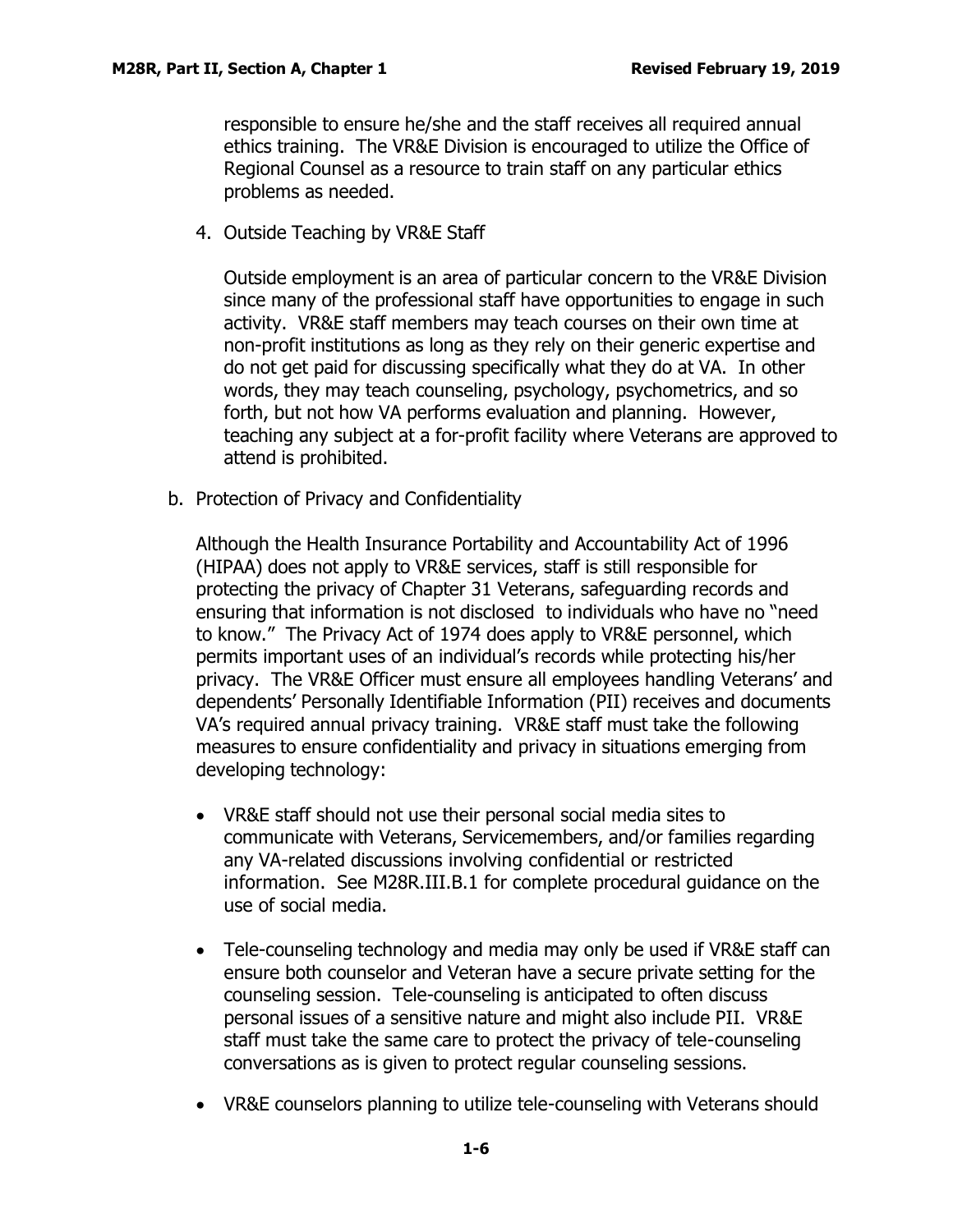review and adhere to guidance available in the Code of Professional Ethics for Rehabilitation Counselors at Section J: Technology and Distance Counseling.

<span id="page-6-0"></span>c. Notification and Support of the Administrative Review and Appeals Process (Change Date February 19, 2019)

Veterans receiving or requesting benefits under the Chapter 31 Program are entitled to request an [administrative](#page-6-0) review and/or an appeal of any VR&E decision with which they disagree. The VR&E Officer must ensure procedures are in place to support the administrative review and appeal process. To inform a Veteran of his or her right to this process, and be responsive to Veteran requests, VA Form 20-0998: Your Rights to Seek Further Review of Our Decision, must be provided to the Veteran when an adverse action is taken. See Appendix O, VA Forms, for information on how to access this form.

For more information on the Veteran's right to a local review and/or an appeal at the Board of Veteran's Appeals, see M28R.III.C.3.

<span id="page-6-1"></span>d. Program Oversight and Internal Control Components

The following procedures must be utilized to assess and improve the quality [of](#page-6-1) services provided to [Veterans](#page-6-1) in the Chapter 31 Program. Casework is evaluated on a national and local level. The elements listed below are the components of program oversight and internal control:

- Quality Assurance (QA)
- Field Surveys
- Performance Management
- Systematic Analysis Operations (SAO)
- Management Reports
- <span id="page-6-2"></span>e. Employee Awards and Recognition Program

A nationwide VR&E Awards Program may be issued at the discretion of th[e](#page-6-2) [Director](#page-6-2) of VR&E Service. VR&E Officers are also responsible for recognizing employees for special contributions and outstanding performance. RO Directors are responsible for distributing award funds to Division managers. VR&E Officers may also provide recognition with non-monetary awards, such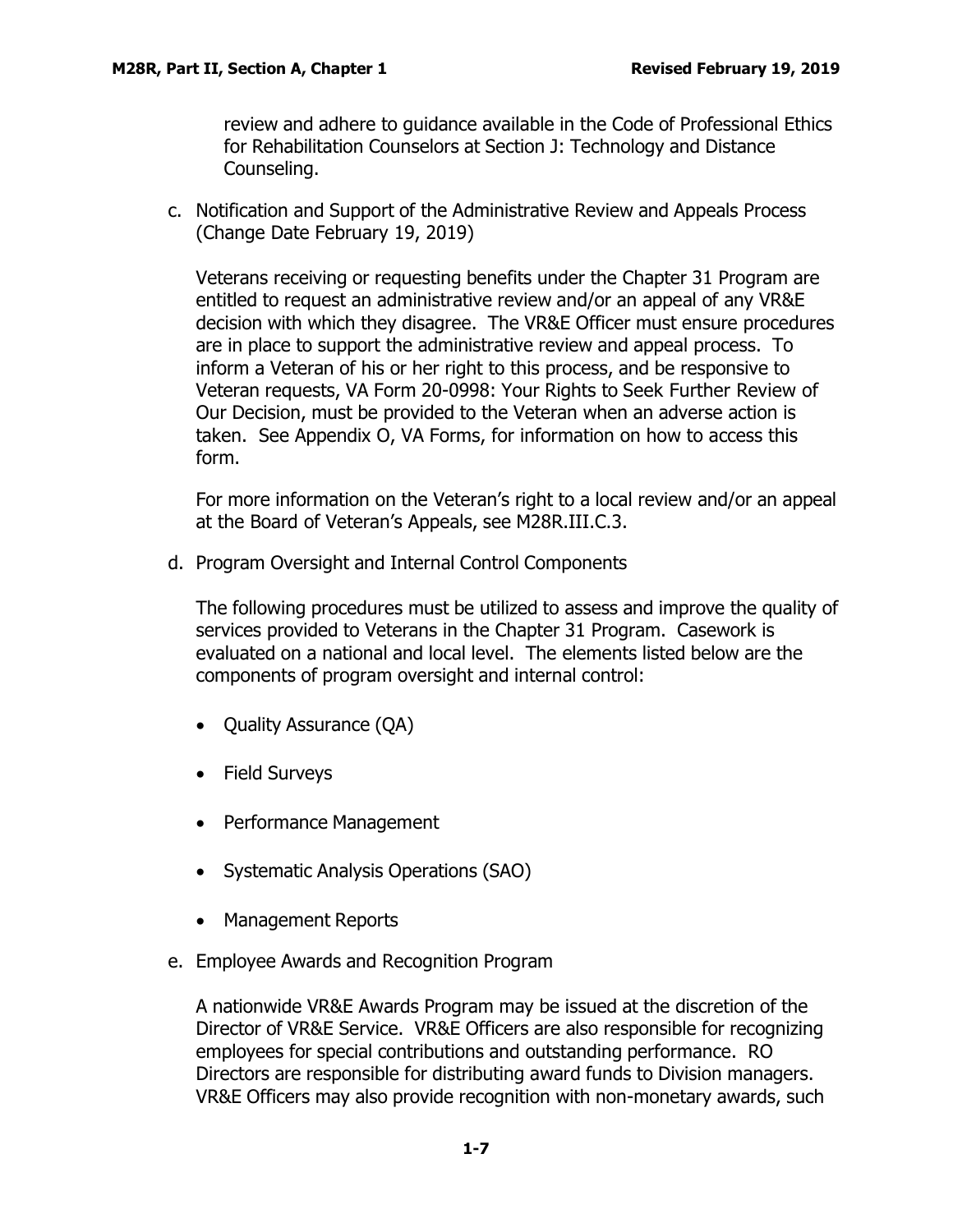as time-off awards or other tokens of appreciation.

- <span id="page-7-1"></span><span id="page-7-0"></span>1.05 VR&E Division Office/Site Requirements
	- a. Requirements for Office Space

VR&E Division office space must meet the requirements listed below:

- The office must be readily accessible to individuals with disabilities.
- The office location must be clearly identified on building and floor directories.
- A reception area must be provided. It must be of adequate size and have reasonably comfortable furnishings for visitors.

Exception: In those offices where a separate reception area cannot be provided, staff should make arrangements to use the facilities of other RO elements, such as the Veterans Service Center (VSC).

<span id="page-7-2"></span>b. Requirements for Counseling Space

The counseling environment must be arranged to allow the Veteran a clea[r](#page-7-2) sense of the privacy and [confidential](#page-7-2)ity of conversations with his/her Counselor. This can be achieved by only providing counseling in an environment that offers auditory and visual privacy, where the conversation between the Counselor and the Veteran is not open to public observation, and where there are no unannounced interruptions or other distractions. A properly planned counseling space encourages the Veteran to discuss sensitive matters of personal concern relevant to his/her vocational planning and program participation.

<span id="page-7-5"></span><span id="page-7-3"></span>c. Requirements for Individual or Hoteled Offices

Each case manager must have access to a private office, with floor-to-ceiling walls and doors for [conducting](#page-7-5) counseling sessions. ROs with limited office space can meet this requirement by "hoteling" the counseling room or rooms. In such an arrangement counselors perform administrative work and duties other than counseling in a common area or an open counseling room. If hoteling, counseling sessions should be scheduled in advance and given priority over administrative work or other duties in the counseling room.

<span id="page-7-6"></span><span id="page-7-4"></span>d. Requirements for Suitable Space for Administering Tests

The VR&E Officer must ensure the establishment of suitable space for th[e](#page-7-6)